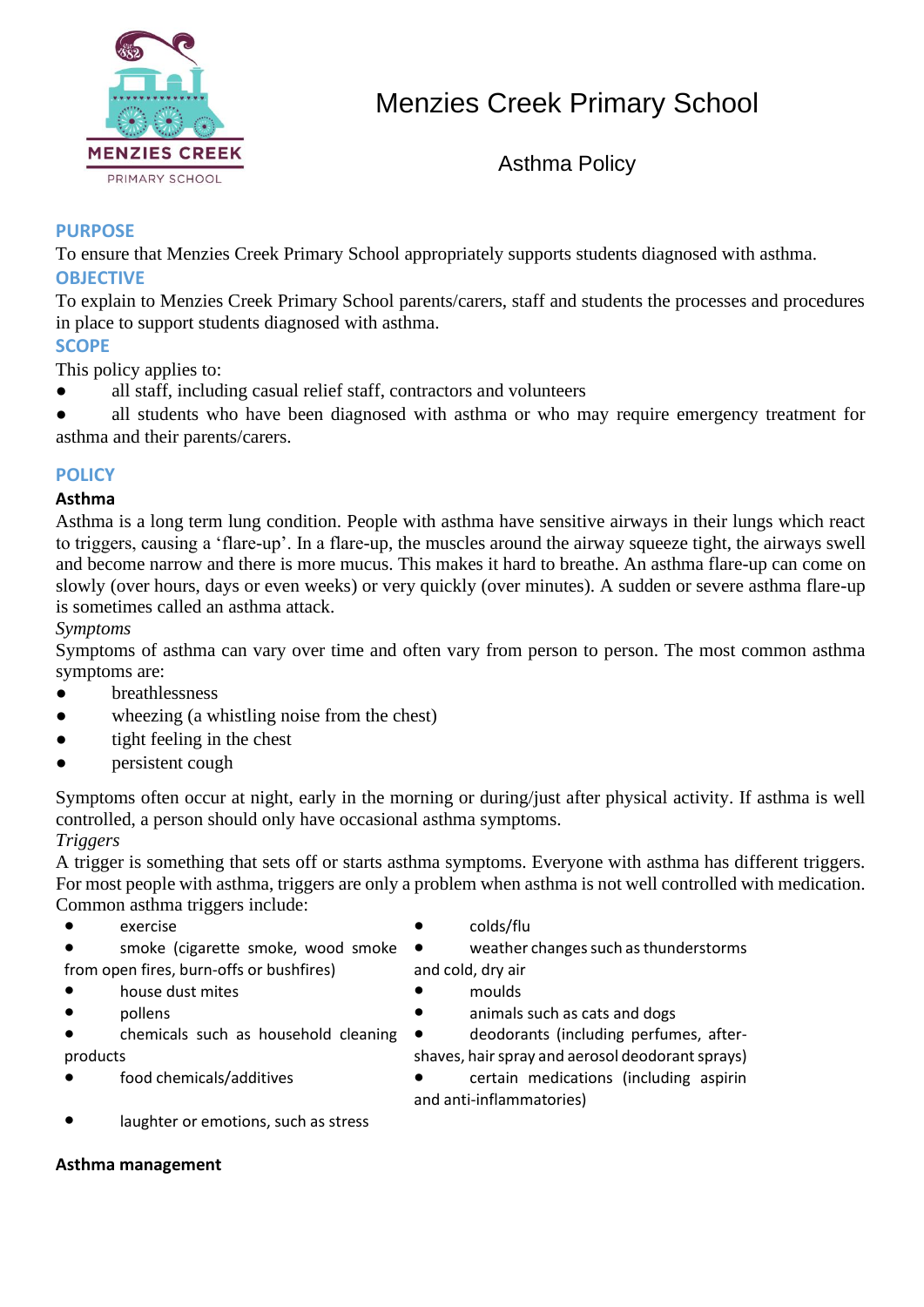

# Asthma Policy

If a student diagnosed with asthma enrols at Menzies Creek Primary School:

1. Parents/carers must provide the school with an Asthma Action Plan which has been completed by the student's medical practitioner. The plan must outline:

the prescribed medication taken by the student and when it is to be administered, for example as a premedication to exercise or on a regular basis

- emergency contact details
- the contact details of the student's medical practitioner
- the student's known triggers
- the emergency procedures to be taken in the event of an asthma flare-up or attack.

2. Parents/carers should also provide a photo of the student to be included as part of the student's Asthma Action Plan.

- 3. Menzies Creek Primary School will keep all Asthma Action Plans:
- Sick bay

4. School staff may also work with parents/carers to develop a Student Health Support Plan which will include details on:

- how the school will provide support for the student
- identify specific strategies
- allocate staff to assist the student

Any Student Health Support Plan will be developed in accordance with Menzies Creek Primary School's Healthcare Needs Policy.

5. If a student diagnosed with asthma is going to attend a school camp or excursion, Menzies Creek Primary School parents/carers are required to provide any updated medical information.

6. If a student's asthma condition or treatment requirements change, parent/carers must notify the school and provide an updated Asthma Action Plan.

7. School staff will work with parents/carers to review Asthma Action Plans (and Student Health Support Plans) at the beginning of the year

# **Student asthma kit**

All students diagnosed with asthma are required to have a student asthma kit at school which contains:

- their own prescribed reliever medication labelled with the student's name
- their spacer (if they use one)

Student asthma kits will be stored **in the First Aid room or,**

Students may keep their asthma kits with them while at school.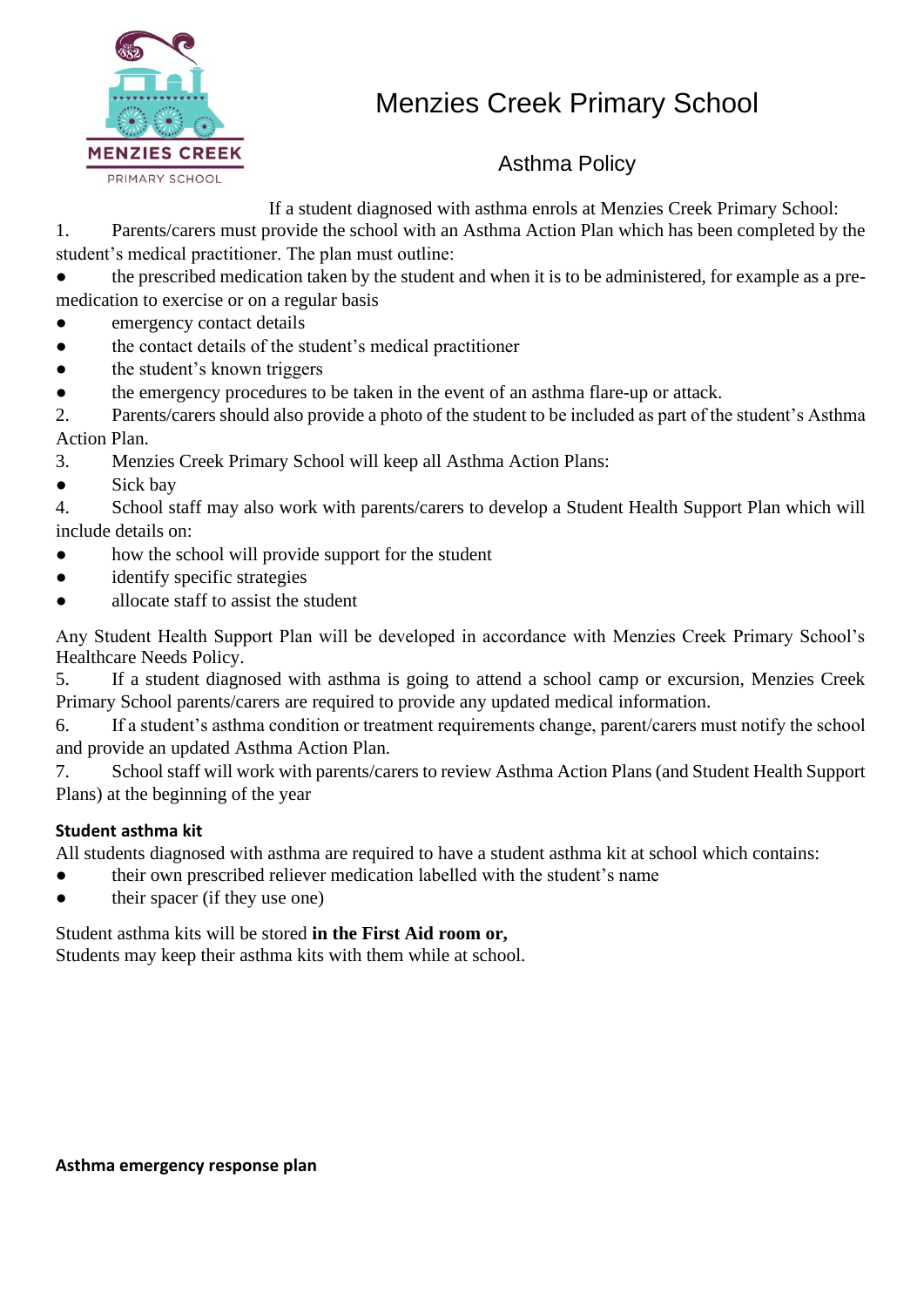

Asthma Policy

If a student is:

- having an asthma attack
- difficulty breathing for an unknown cause, even if they are not known to have asthma

School staff will endeavour to follow the Asthma First Aid procedures outlined in the table below. School staff may contact Triple Zero "000" at any time.

| <b>Step</b>    | <b>Action</b>                                                                         |  |  |  |  |  |
|----------------|---------------------------------------------------------------------------------------|--|--|--|--|--|
| $\mathbf{1}$ . | Sit the person upright                                                                |  |  |  |  |  |
|                | Be calm and reassuring                                                                |  |  |  |  |  |
|                | Do not leave them alone                                                               |  |  |  |  |  |
|                | Seek assistance from another staff member or reliable student to locate the           |  |  |  |  |  |
|                | student's reliever, the Asthma Emergency Kit and the student's Asthma Action Plan (if |  |  |  |  |  |
|                | available).                                                                           |  |  |  |  |  |
|                | If the student's action plan is not immediately available, use the Asthma First       |  |  |  |  |  |
|                | Aid as described in Steps 2 to 5.                                                     |  |  |  |  |  |
| 2.             | Give 4 separate puffs of blue or blue/grey reliever puffer:                           |  |  |  |  |  |
|                | Shake the puffer                                                                      |  |  |  |  |  |
|                | Use a spacer if you have one                                                          |  |  |  |  |  |
|                | Put 1 puff into the spacer<br>$\bullet$                                               |  |  |  |  |  |
|                | Take 4 breaths from the spacer                                                        |  |  |  |  |  |
|                | Remember - Shake, 1 puff, 4 breaths                                                   |  |  |  |  |  |
| 3.             | Wait 4 minutes                                                                        |  |  |  |  |  |
|                | If there is no improvement, give 4 more separate puffs of blue/grey reliever as       |  |  |  |  |  |
|                | above                                                                                 |  |  |  |  |  |
|                | (or give 1 more dose of Bricanyl or Symbiocort inhaler)                               |  |  |  |  |  |
| 4.             | If there is still no improvement call Triple Zero "000" and ask for an ambulance.     |  |  |  |  |  |
|                | Tell the operator the student is having an asthma attack                              |  |  |  |  |  |
|                | Keep giving 4 separate puffs every 4 minutes until emergency assistance arrives       |  |  |  |  |  |
|                | (or 1 dose of Bricanyl or Symbicort every 4 minutes - up to 3 doses of Symbicort)     |  |  |  |  |  |
| 5.             | If asthma is relieved after administering Asthma First Aid, stop the treatment and    |  |  |  |  |  |
|                | observe the student. Notify the student's emergency contact person and record the     |  |  |  |  |  |
|                | incident                                                                              |  |  |  |  |  |

Staff will call Triple Zero "000" immediately if:

- the person is not breathing
- if the person's asthma suddenly becomes worse or is not improving
- if the person is having an asthma attack and a reliever is not available
- if they are not sure if it is asthma
- if the person is known to have anaphylaxis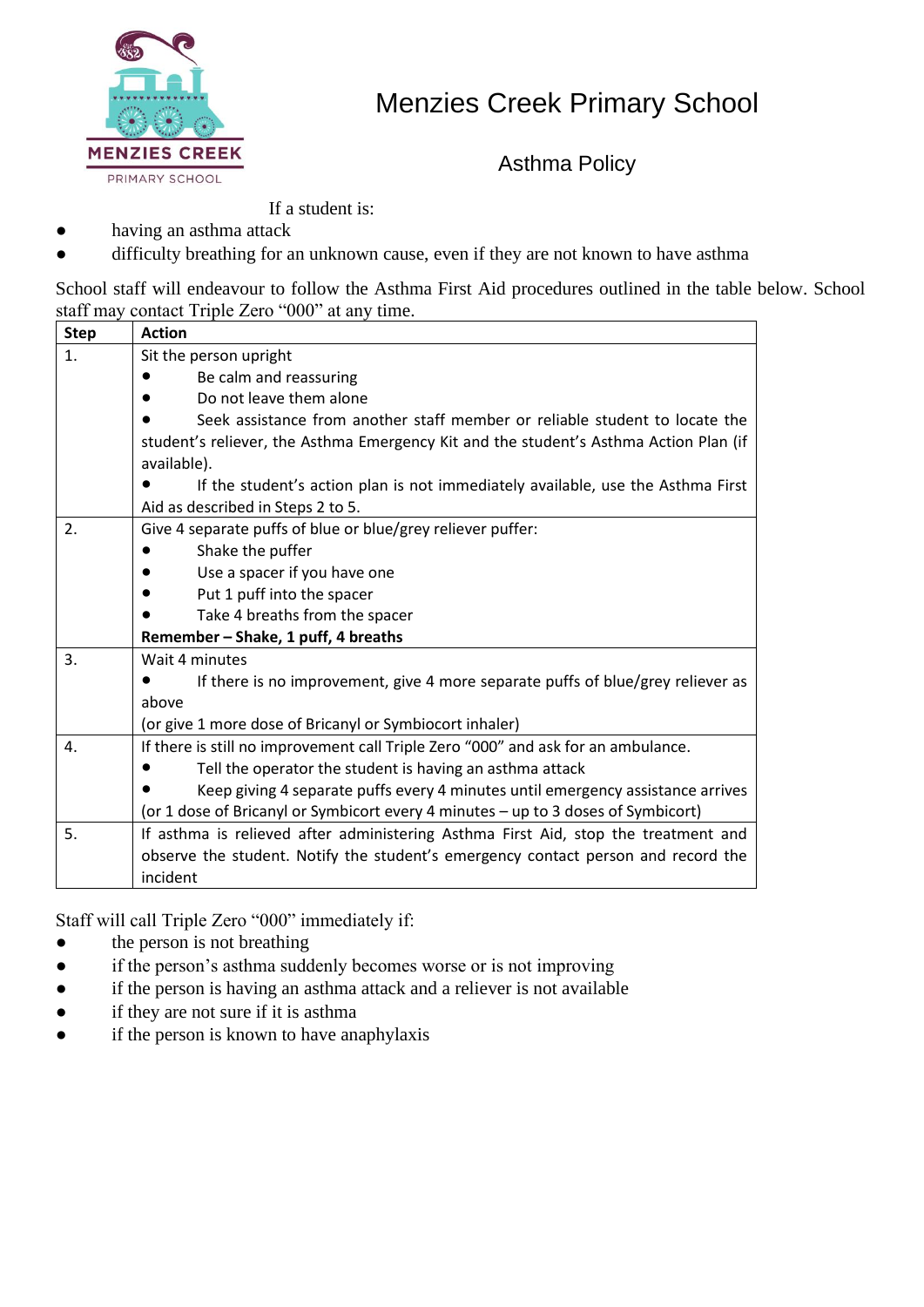

Asthma Policy

# **Training for staff**

Menzies Creek Primary School will arrange the following asthma management training for staff:

| <b>Staff</b>                            | <b>Completed by</b>                                                                                                                                                                                                                 | <b>Course</b>                                                                                                                                                                                               | <b>Provider</b>                                                             | Cost                                             | <b>Valid for</b> |
|-----------------------------------------|-------------------------------------------------------------------------------------------------------------------------------------------------------------------------------------------------------------------------------------|-------------------------------------------------------------------------------------------------------------------------------------------------------------------------------------------------------------|-----------------------------------------------------------------------------|--------------------------------------------------|------------------|
| Group<br>Genera<br>1 Staff              | School staff with<br>a<br>direct teaching role with<br>affected<br>students<br>by<br>asthma or other school<br>staff directed by the<br>principal<br>after<br>conducting<br>risk<br>a<br>assessment.                                | Asthma first aid<br>management for<br>education staff<br>(non-accredited)<br>One hour face-<br>to-face or online<br>training.                                                                               | Asthma<br>Australia                                                         | Free to all<br>schools                           | 3 years          |
| Group<br>2<br><b>Specifi</b><br>c Staff | Staff working with high<br>risk children with a<br>history of severe<br>asthma, or with direct<br>student wellbeing<br>responsibility,<br>(including nurses,<br>PE/sport teachers, first<br>aid and school staff<br>attending camp) | Course in<br>Management of<br>Asthma Risks<br>and<br>Emergencies in<br>the Workplace<br>22282VIC<br>(accredited)<br><b>OR</b><br>Course in<br>Emergency<br>Asthma<br>Management<br>10392NAT<br>(accredited) | Any RTO<br>that $\vert$<br>has this course in<br>their scope of<br>practice | Paid by<br>Menzies<br>Creek<br>Primary<br>School | 3 years          |

Menzies Creek Primary School will also conduct an annual briefing for staff on:

• the procedures outlined in this policy

the causes, symptoms and treatment of asthma [schools can refer to the introductory information at the start of this policy]

- identities of the students diagnosed with asthma
- how to use a puffer and spacer
- the location of:
- o the Asthma Emergency Kits
- o asthma medication which has been provided by parents for student use.

Menzies Creek Primary School will also provide this policy to casual relief staff and volunteers who will be working with students, and may also provide a briefing if the principal decides it is necessary depending on the nature of the work being performed.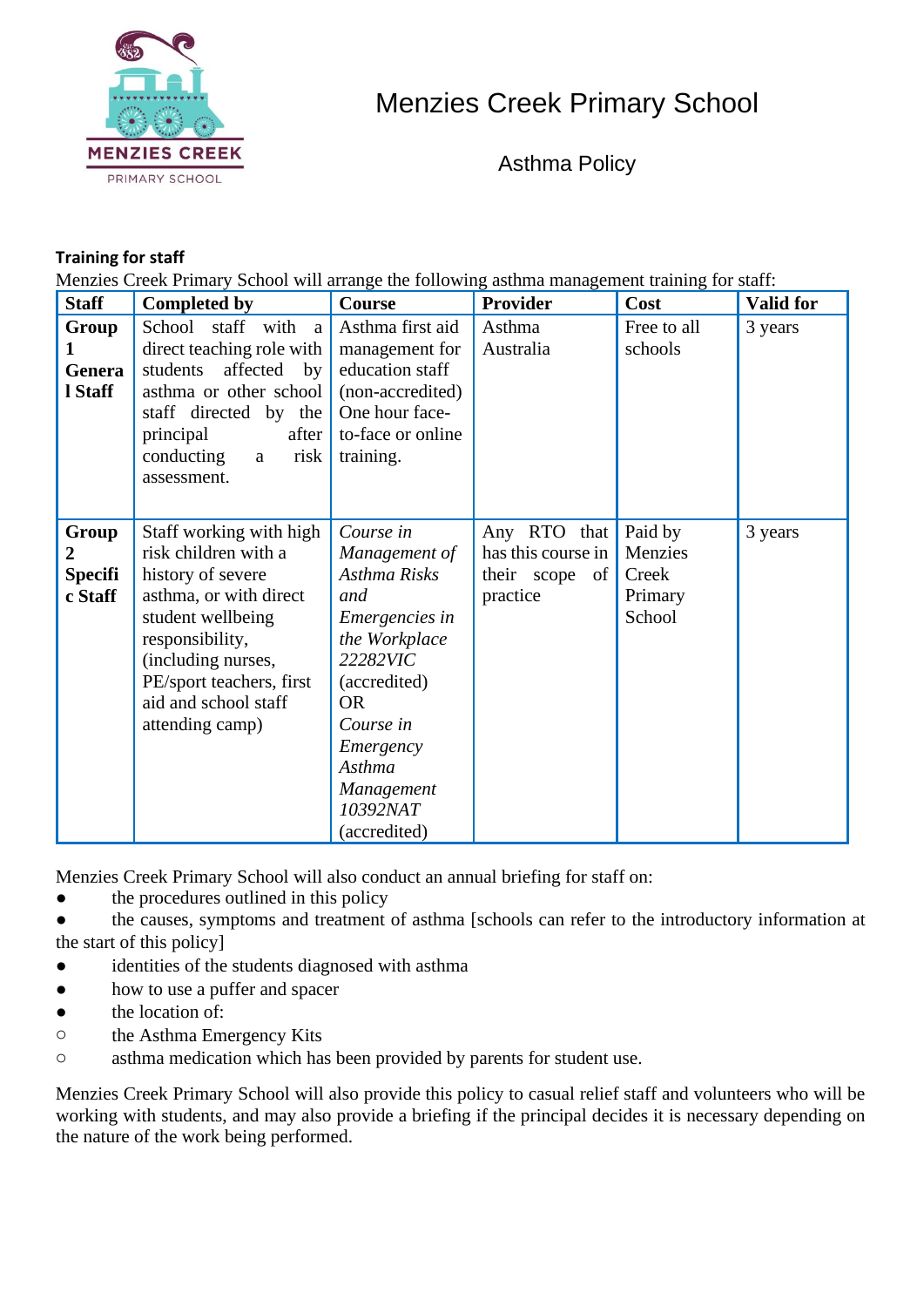

Asthma Policy

# **Asthma Emergency Kit**

Menzies Creek Primary School will provide and maintain at least two Asthma Emergency Kits. One kit will be kept on school premises at First Aid room and one will be a mobile kit for activities such as:

- yard duty
- camps and excursions.

The Asthma Emergency Kit will contain:

- at least 1 blue or blue/grey reliever medication such as Airomir, Admol or Ventolin
- at least 2 spacer devices (for single person use only) to assist with effective inhalation of the blue or blue/grey reliever medication Menzies Creek Primary School will ensure spare spacers are available as replacements). Spacers will be stored in a dust proof container.
- clear written instructions on Asthma First Aid, including:
- o how to use the medication and spacer devices
- o steps to be taken in treating an asthma attack
- A record sheet/log for recording the details of an asthma first aid incident, such as the number of puffs administered

First aid officer will monitor and maintain the Asthma Emergency Kits. They will:

- ensure all contents are maintained and replaced where necessary
- regularly check the expiry date on the canisters of the blue or blue/grey reliever puffers and place them if they have expired or a low on doses
- replace spacers in the Kits after each use (spacers are single-person use only)
- dispose of any previously used spaces.

The blue or blue/grey reliever medication in the Asthma Emergency Kits may be used by more than one student as long as they are used with a spacer. If the devices come into contact with someone's mouth, they will not be used again and will be replaced.

After each use of a blue or blue/grey reliever (with a spacer):

- remove the metal canister from the puffer (do not wash the canister)
- wash the plastic casing
- rinse the mouthpiece through the top and bottom under running water for at least 30 seconds
- wash the mouthpiece cover
- air dry then reassemble
- test the puffer to make sure no water remains in it, then return to the Asthma Emergency Kit.

# **Management of confidential medical information**

Confidential medical information provided to Menzies Creek Primary School to support a student diagnosed with asthma will be:

recorded on the student's file

shared with all relevant staff so that they are able to properly support students diagnosed with asthma and respond appropriately if necessary.